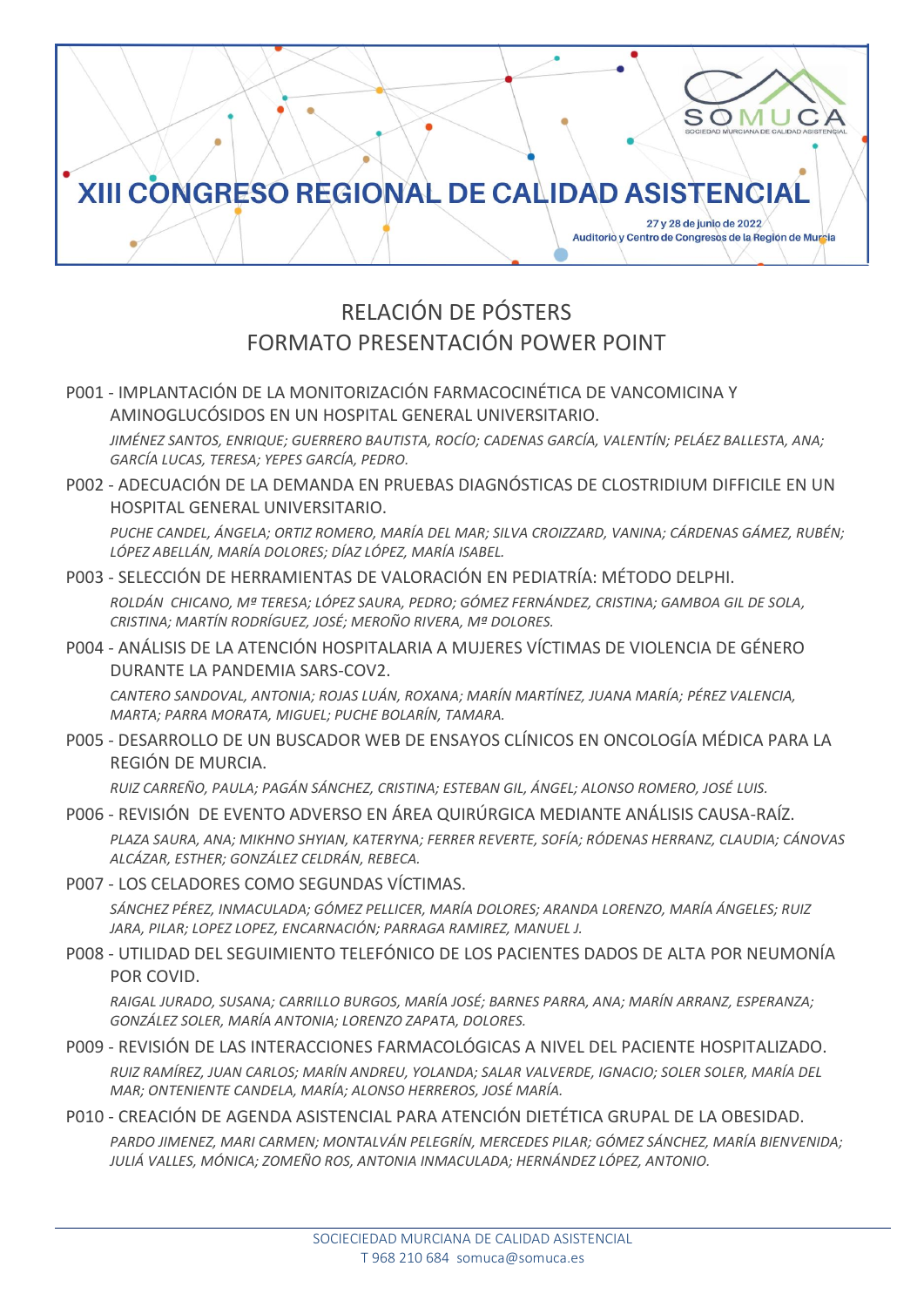

- P011 ANÁLISIS DE LAS RECLAMACIONES EN UN SERVICIO DE URGENCIAS HOSPITALARIAS. *ROJAS LUÁN, ROXANA; MARIN MARTÍNEZ, JUANA MARÍA; CANTERO SANDOVAL, ANTONIA; MANZUR ROJAS, PAVEL; PÉREZ VALENCIA, MARTA; PARRA MORATA, MIGUEL.*
- P012 APRENDIZAJE DE LA CANALIZACIÓN DE VÍA VENOSA PERIFÉRICA A TRAVÉS DE ECOGRAFÍA: CARGA MENTAL Y ÁREAS DE MEJORA.

*BARRANCO HERNÁNDEZ, JOSÉ NORBERTO; ROLDÁN CHICANO, Mª TERESA; BENITEZ NIEBLAS, ANDRÉS; MARTÍN RODRÍGUEZ, JOSÉ; VICENTE PÉREZ, Mª JOSÉ; BERROSPI MELGAREJO, JUAN MIGUEL.*

P013 - FORMULARIOS DE TRABAJO DE UN SERVICIO DE FARMACIA. DEL PAPEL AL FORMATO ELECTRÓNICO DE ACCESO COMPARTIDO.

*RODRÍGUEZ MOLINA, MARÍA ANTONIA; RAMOS GUARDIOLA, JAVIER; LUCAS VILLA, NURIA; LUCAS RODRÍGUEZ, CARMEN; VILLA MARÍN, CARMEN PILAR; SORIANO MOLINA, JOSÉ MARÍA.*

P014 - UTILIDAD DE LA MONITORIZACIÓN DE LOS NIVELES PLASMÁTICOS DE ANTIBIÓTICOS EN EL TRATAMIENTO DEL PACIENTE CRÍTICO.

*FERRER REVERTE, SOFÍA; MIKHNO SHYIAN, KATERYNA; RÓDENAS HERRANZ, CLAUDIA; PLAZA SAURA, ANA; GONZÁLEZ CELDRÁN, REBECA; INIESTA NAVALÓN, CARLES.*

- P015 IMPACTO EMOCIONAL DE LA COMUNICACIÓN DE MALAS NOTICIAS EN PERSONAL DE URGENCIAS Y CÓMO AFECTA EN LA CALIDAD ASISTENCIAL. *GARCÍA PRIETO, ELISABETH; FRUCTUOSO ROS, ZEUS AQUILES; MORALES RUIZ, CARMEN; MORALES AYALA, JUAN MANUEL.*
- P016 MINIMIZACIÓN DE RESIDUOS PLÁSTICOS DE LIMPIEZA: HACIA UN HOSPITAL VERDE. *DE SAMPEDRO PROL, LYDIA; VILLA BERENGUER, EDELWEISS; SAGARRA FERNÁNDEZ, DEBORAH; LÓPEZ GUERRERO, FRANCISCO DE ASIS; GÓMEZ GARCÍA, MARÍA JOSÉ.*
- P017 MANIPULACIÓN SEGURA DE MEDICAMENTOS PELIGROSOS ANTES DE SU ADMINISTRACIÓN. *MARTÍNEZ DE GUZMAN, MARINA; VELASCO COSTA, JAVIER.*
- P018 EDUCACION GRUPAL ¿QUÉ SABES DE LA DIABETES? PONTE LAS PILAS. *BUITRAGO GALVEZ, LIDIA; GARCÍA GALLEGO, LAURA; SARABIA MAYOR, JOSÉFA; MAS LLEDO, PEDRO; MUÑOZ BALLESTA, JOSÉ ALBERTO; PAREDES SIDRACH DE CARDONA, ANTONIO.*
- P019 PROYECTO DE MEJORA DE LA CALIDAD ASISTENCIAL MEDIANTE METODOLOGÍA LEAN HEALTHCARE EN PERSONAS CON DIABETES TIPO 2.

*GONGORA HERVAS, JUANA MARÍA; VALVERDE JIMÉNEZ, MARÍA ROSARIO; MARTÍNEZ COLL, ANTONIA; GALIANA GÓMEZ DE CÁDIZ, MARÍA JOSÉ; JIMÉNEZ PEÑALVER, ROSA; LÓPEZ CABALLERO, IRENE.*

- P020 ANÁLISIS DE LOS INGRESOS HOSPITALARIOS Y ALTAS POR ÉXITUS EN LOS AÑOS 2018 2021. *CALLE BARRETO, JAIME DANILO; JIMÉNEZ ANTÓN, MARÍA DEL MAR; CONTESSOTTO SPADETTO, CLAUDIO; PÉREZ GARCÍA, MARÍA MERCEDES; SUBIELA GARCÍA, JOSÉ ANTONIO; FERNÁNDEZ PÉREZ, TOMÁS SALVADOR.*
- P021 APLICACIÓN DE PROTOCOLO DE CALIDAD EN EL SISTEMA DE TRANSPORTE DE MUESTRAS BIOLÓGICAS (FASE PREANALÍTICA) DEL LABORATORIO.

*JIMENEZ SANTOS , ENRIQUE; CADENAS GARCÍA, VALENTIN; SAENZ MATEOS, LUIS FRANCISCO; ZARAUZ GARCÍA, JOSÉ.*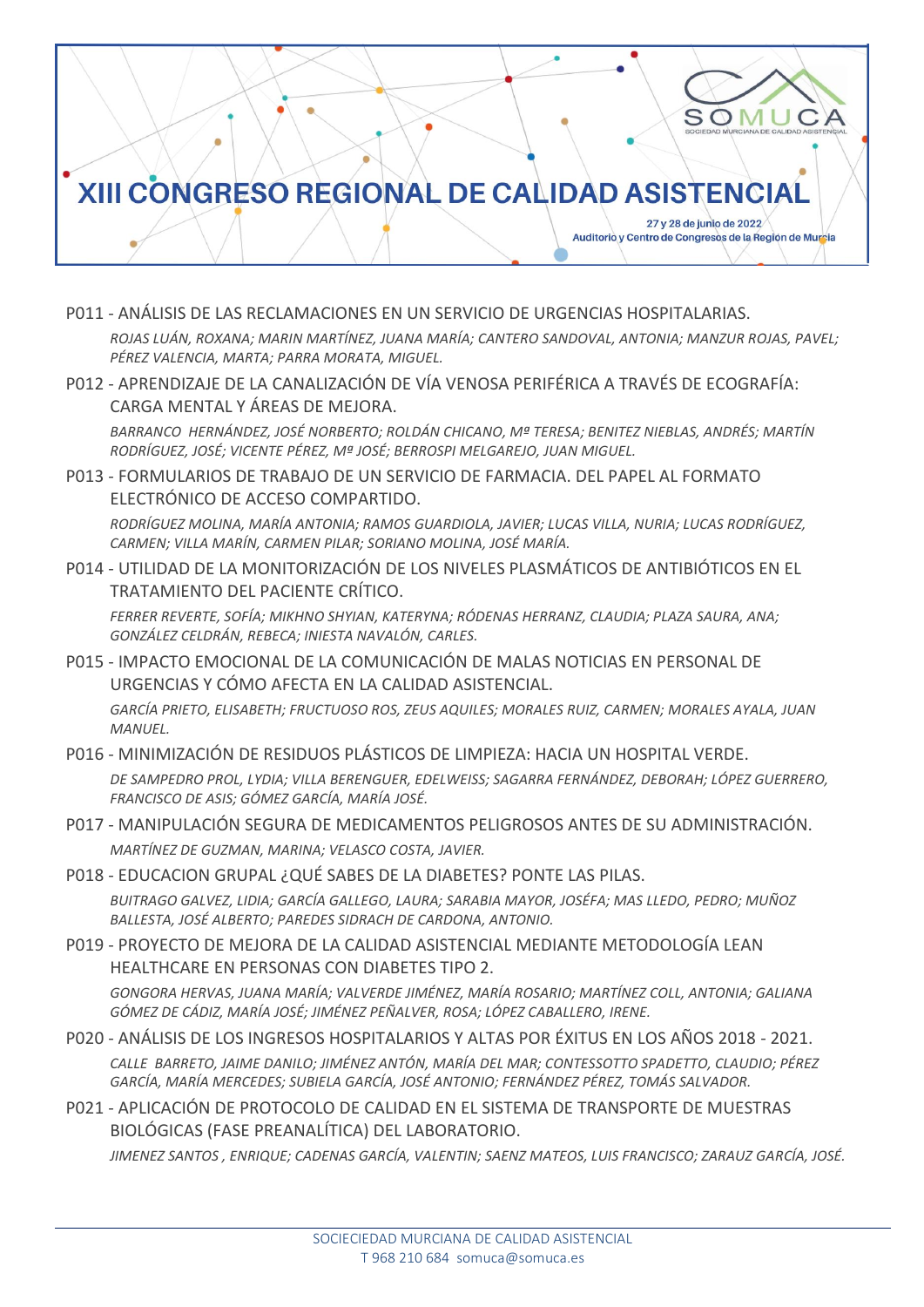

- P022 INCIDENTES DE SEGURIDAD DEL PACIENTE RELACIONADOS CON LA TRANSFUSIÓN SANGUINEA. *SÁNCHEZ PICON, ANA; PALACIOS MUÑOZ, SONSOLES; LEAL LLOPIS, JESÚS.*
- P023 CONFIRMACION TELEFONICA DE PRIMERA VISITA, NUESTRA EXPERIENCIA.

*CAMPUZANO LOPEZ, FRANCISCO JAVIER; NAVARRO EGEA, ANA PATRICIA; GARCÍA GAMBIN, FRANCISCO; SANTOS ORTUÑO, M. ISABEL; FERNÁNDEZ BUENDIA, JUANA; MIRANDA LOPEZ, CLARA.*

P024 - IMPLICACIÓN DE LOS PROFESIONALES DE ENFERMERIA EN LOS INCIDENTES DE SEGURIDAD DE LOS PACIENTES EN URGENCIAS.

*ABELLÁN MOMPEAN, LAURA; CASTILLO MARTÍNEZ, CRISTIAN; ABELLÁN SOTO, SANDRA; FERNÁNDEZ ABELLÁN, MARINA ISABEL; PLANES TEROL, MARÍA GLORIA; IZQUIERDO ROMERO, FRANCISCO JOSÉ.*

P025 - TALLER DE BUENOS DÍAS COMO HERRAMIENTA PARA LA HUMANIZACIÓN DENTRO DE LA UNIDAD DE HOSPITALIZACIÓN PSIQUIÁTIRICA.

*SOTO BALLESTER, ISABEL M.; MATEO SÁNCHEZ, MARÍA SOLEDAD; SEGURA PÉREZ-CHUECOS, M. CARMEN; VIDAL LOPEZ, VICENTE; EGEA MARTÍNEZ, VICTORIA; SANTIUSTE DE PABLOS, MIGUEL A.*

P026 - LISTA DE VERIFICACION DE REENVASADO DE MEDICAMENTOS PARA MEJORAR LA SEGURIDAD Y GARANTIZAR LA CALIDAD DE LA PREPARACIÓN.

*VELASCO COSTA, JAVIER; MARTÍNEZ DE GUZMAN, MARINA.*

P027 - PROTOCOLOS Y CONTROLES CALIDAD REALIZADOS EN EL LABORATORIO DEL BANCO DE LECHE DE LA REGIÓN DE MURCIA A LA LECHE DONADA.

*ALGUERÓ MARTIN, MARÍA DEL CARMEN; CREMADES RAMON, ANGEL; PERNAS BARAHONA, ALMUDENA; CEBRÍAN LÓPEZ, RAQUEL; MARTÍNEZ ROMERO, CONCEPCIÓN; GARCÍA GONZÁLEZ, ANA.*

P028 - ANÁLISIS Y EVALUACIÓN DE LOS CARROS DE PARADA: REUBICACIÓN, MAPEO Y SEÑALIZACIÓN. *LOPEZ IBAÑEZ, MERCEDES; PEREDA MAS, ARTURO; BETETA FERNÁNDEZ, M. DOLORES; LOPEZ-PICAZO FERRER, JULIO JOSÉ; VIDAL-ABARCA GUTIÉRREZ, INMACULADA.*

P029 - ANALISIS DEL TEST DE FINDRISK DE UNA ACTIVIDAD PROACTIVA POR ENFERMERIA EN ATENCION PRIMARÍA. DOS AÑOS DESPUES.

*BUITRAGO GALVEZ, LIDIA; SARABIA MAYOR, JOSÉFA; DELGADO GOMEZ, Mª SOLEDAD; PAREDES SIDRACH DE CARDONA, ANTONIO; MAS LLEDO, PEDRO; GARCÍA GALLEGO, LAURA.*

- P030 FRAGILIDAD Y CALIDAD DEL SUEÑO DEL PACIENTE HOSPITALIZADO EN EL ÁREA III DE SALUD. *SALAS CAÑIZARES, ALBERTO; PEDREÑO SÁNCHEZ, CRISTINA; HERNÁNDEZ MÉNDEZ, SOLANGER; RUIZ ROMERO, ANGIE; JIMÉNEZ RUBIO, JAVIER.*
- P031 ADECUACIÓN A LA GUÍA REGIONAL DEL TRATAMIENTO ANTIBIÓTICO EMPIRICO. *GARCÍA LÓPEZ , MARÍANO; MOLINA CARRASCO, MARÍA; REINA NICOLAS, ISABEL; SÁNCHEZ AROCA, SARA; RODRIGUEZ, MARÍA.*
- P032 PROCESO DE REVISIÓN Y ACTUALIZACIÓN DE PROCEDIMIENTOS.

*MUÑOZ PÉREZ, GLORIA; CAMPILLO GARCÍA, ENCARNACIÓN; LÓPEZ ALEGRÍA, RAMÓN; PÉREZ ROMERO, SHIRLEY BEATRIZ; CÁNOVAS ALCAZAR, ESTHER; RUIPÉREZ SEGURA, MARINA.*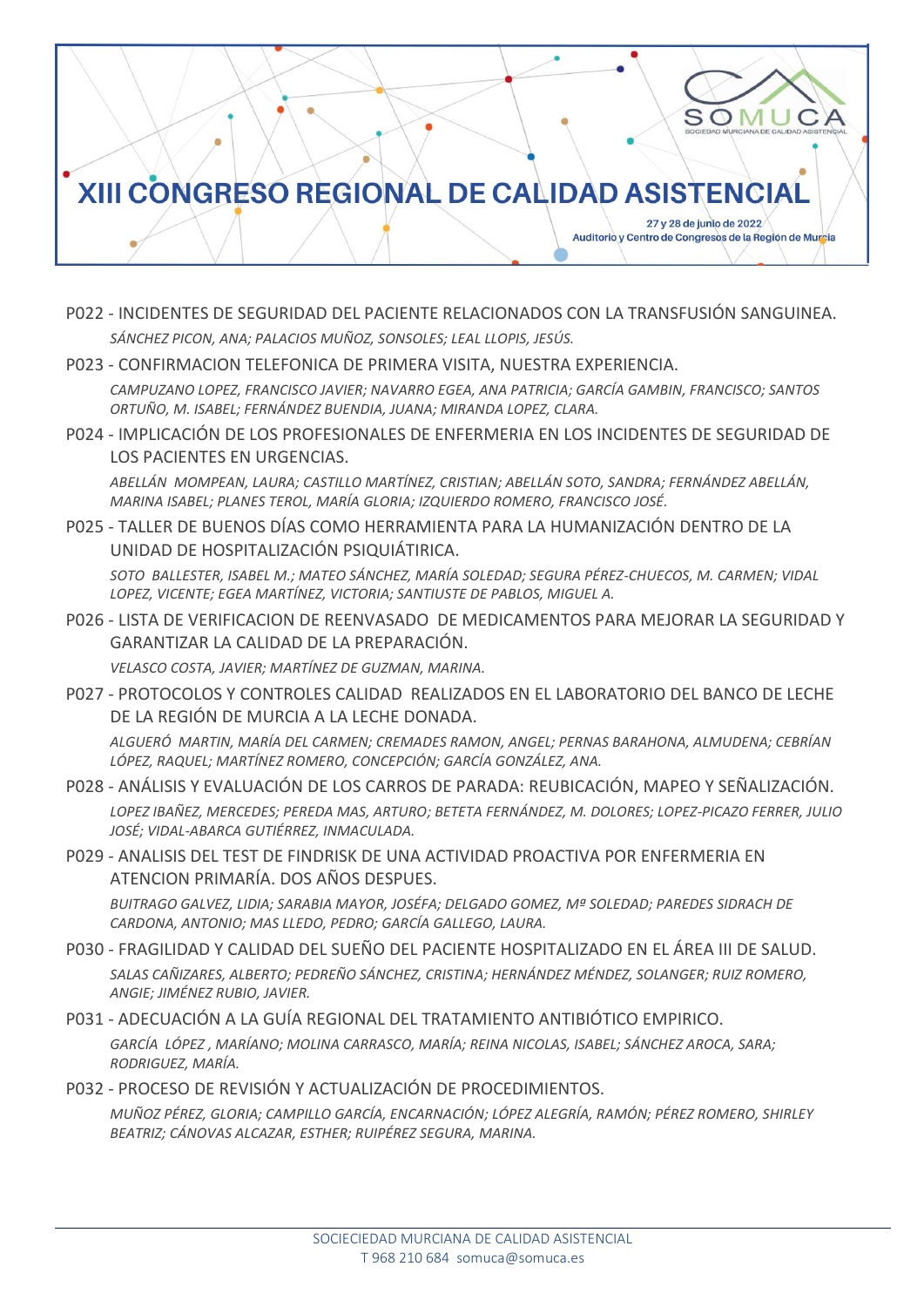

P033 - EVOLUCIÓN EN EL DIAGNÓSTICO DE SARS-COV-2 DESDE COMIENZOS DE 2022 EN NUESTRA ÁREA DE SALUD.

*PÉREZ PARRA, SANTIAGO; SILVA CROIZZARD, VANINA; DEL AMOR ESPÍN, MARÍA JESUS; VIQUEIRA GONZÁLEZ, MONTSERRAT; ORTIZ GUERRERO, MARÍA DEL MAR; BLÁZQUEZ ABELLÁN, ANA.*

P034 - ADECUACIÓN DE LAS DERIVACIONES DESDE LAS RESIDENCIAS DE MAYORES AL SERVICIO DE URGENCIAS DEL HOSPITAL MORALES MESEGUER.

*ANDREO SERRANO, IRENE; MONTOYA MARTÍNEZ, MARÍA; ALCARAZ MARTÍNEZ, JULIÁN.*

P035 - USO EMPÍRICO DE ANTIBIÓTICOS EN NEUMONÍAS NO COVID VISTAS EN URGENCIAS.

*ESTEBAN LLORET, CRISTINA N; MOLINA CARRASCO, MARÍA ESPERANZA; REINA NICOLÁS, ISABEL M; SÁNCHEZ AROCA, SARA; RODRIGUEZ ROMERO, MARÍA; RUIZ GARCÍA, ENCARNACIÓN.*

P036 - INTERVENCION PARA MEJORAR LA CALIDAD EN LA ATENCIÓN AL PACIENTE DIABETICO EN EL C.S. AGUILAS NORTE EN MAYO DE 2021.

*HERNÁNDEZ HERNÁNDEZ, SILVIA; LÓPEZ SOLER , MARÍA TERESA; ALBARRACIN PAREZ, MARÍA GREGORIA; JUAN RUIZ, EULALIA; CÁCERES HERNÁNDEZ, CONCEPCIÓN; MIÑARRO ASENSIO, ANA MARÍA.*

P037 - VALORACIÓN DE SATISFACCIÓN PROFESIONAL EN PROFESIONALES DE C.S. AGUILAS NORTE TRAS INTERVENCIÓN EN PACIENTES DIABÉTICOS.

*LOPEZ SOLER , MARÍA TERESA; HERNANDEZ HERNANDEZ, SILVIA; ALBARRACIN PÉREZ, MARÍA GREGORIA; CACERES HERNANDEZ, CONCEPCION; JUAN RUIZ, EULALIA; MIÑARRO ASENSIO, ANA MARÍA.*

- P038 ANÁLISIS DE LOS INGRESOS DE PACIENTES DE 85 Ó MÁS AÑOS EN UN HOSPITAL DE AGUDOS. *JIMÉNEZ MOLINA, JUAN LUIS; BASTIDA GONZÁLEZ, MIGUEL ÁNGEL; GARCÍA GAMBIN, FRANCISCO; FERNÁNDEZ BUENDÍA, JUANA; MIRANDA LÓPEZ, CLARA; SORIANO CANO, FRANCISCO.*
- P039 EVALUACIÓN VISUAL EN LA CONSULTA DE ENFERMERÍA PEDIÁTRICA.

*SORIANO CHUECOS, CRISTINA; MARTÍNEZ VICENTE, MARÍA; PAREDES SIDRACH DE CARDONA, ANTONIO; MUÑOZ RUIZ, MªCARMEN; MARTÍNEZ EGEA, ROSA BELÉN; GARCÍA CASTAÑO, CARMEN.*

P040 - PROPUESTA DE MEJORA: PICTOGRAMAS PARA NIÑOS CON TEA EN CONSULTA DE ENFERMERÍA PEDIÁTRICA DE ATENCIÓN PRIMARÍA.

*LORENTE BELTRÁN, ANA; MARTÍNEZ VICENTE, MARÍA; GARCÍA CASTAÑO, CARMEN; PÁRRAGA ESPÍN, MARINA.*

P041 - PLAN DE CUIDADOS ESTANDARIZADO EN LA UNIDAD DE TRASTORNOS DE LA CONDUCTA ALIMENTARIA.

*PÉREZ BOTELLA , JAVIER; RÓDENAS LÓPEZ, ASUNCIÓN; MARTÍNEZ HERNÁNDEZ, ROSARIO; GARCÍA NAVARRO, DOLORES; ESQUIVA PEÑA, ASUNCIÓN; SOTO BALLESTER, ROCÍO.*

P042 - PRIMER AÑO DE EXPERIENCIA DEL BANCO DE LECHE MATERNA EN NEONATOLOGÍA.

*ALGUERÓ MARTIN, MARÍA DEL CARMEN; GARCÍA GONZÁLEZ, ANA; SALINAS GUIRAO, ROSA Mª; ESTRADA ALCARAZ, ROSA Mª; MARTÍNEZ CÁNOVAS, JUANA Mª; AGÜERA ARENAS, JUAN JOSÉ.*

P043 - ACTUALIZACIÓN EN EL TRATAMIENTO INHALADO DE LAS ENFERMEDADES RESPIRATORIAS EN PEDIATRÍA.

*SORIANO CHUECOS, CRISTINA; MUÑOZ RUIZ, MªCARMEN; LORENTE BELTRÁN, ANA; MATENCIO SOLER, MIRIAM; VIVANCOS MEDINA, PALOMA; BUITRAGO GÁLVEZ, LIDIA.*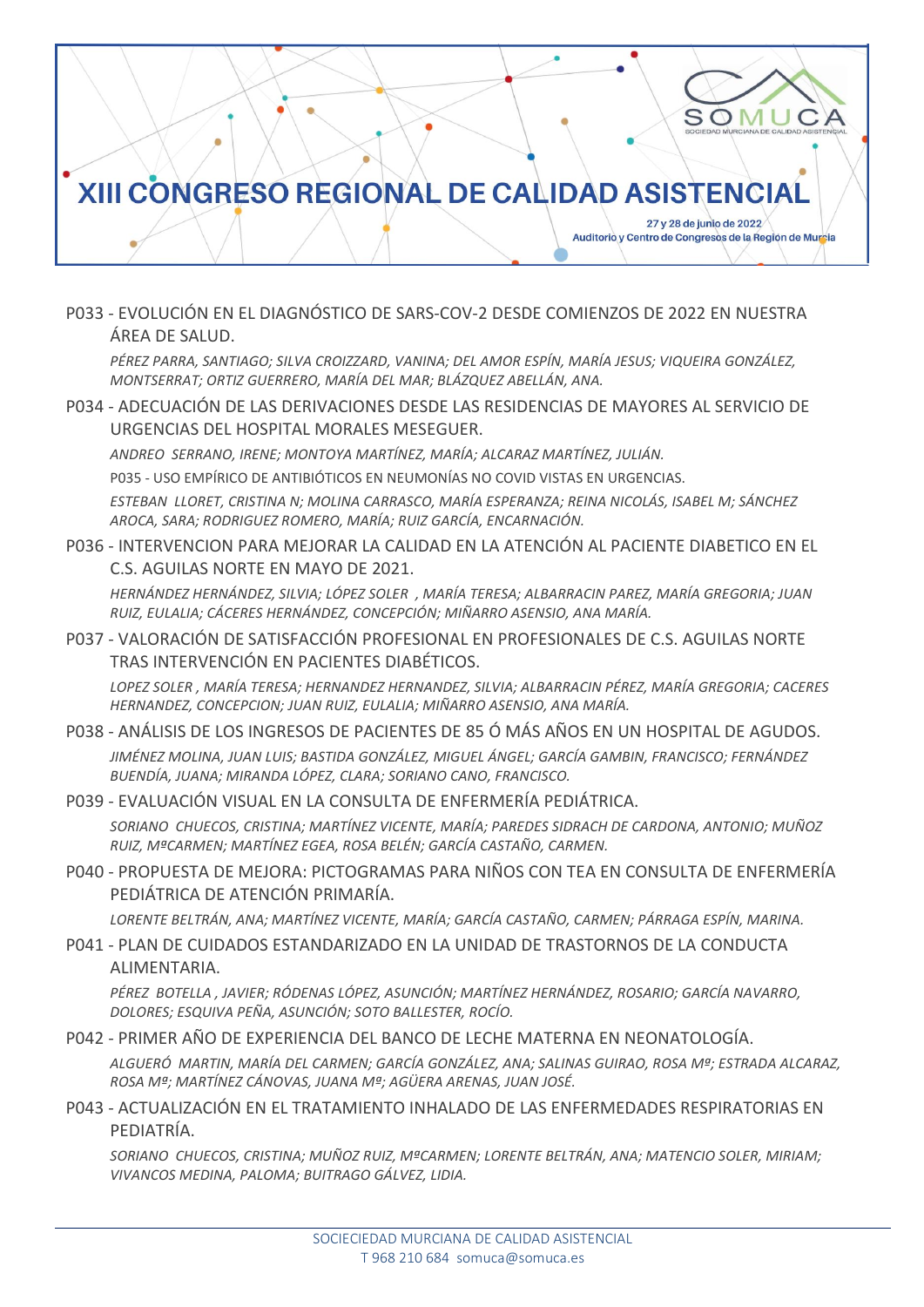

P044 - ACTUALIZACIÓN DEL SELLADO DEL RESERVORIO SUBCUTÁNEO EN PEDIATRÍA.

*MATENCIO SOLER, MIRIAM; LORENTE BELTRÁN, ANA; MARTÍNEZ VICENTE, MARÍA; ALARCÓN GARCÍA, LETICIA EDURNE; TRIVIÑO PIQUERAS, ROSA MARÍA; GÓNZALEZ AGÜERA, FRÉDERIC.*

P045 - ATENCIÓN HOSPITALARIA EN PACIENTES CON NACIONALIDAD NO ESPAÑOLA.

*CALLE BARRETO, JAIME DANILO; JIMÉNEZ ANTÓN, MARÍA DEL MAR; CONTESSOTTO SPADETTO, CLAUDIO; PÉREZ GARCÍA, MARÍA MERCEDES; SUBIELA GARCÍA, JOSÉ ANTONIO; FERNÁNDEZ PÉREZ, TOMÁS SALVADOR.*

P046 - EVALUACION DE LA IDENTIFICACION DE LOS PROFESIONALES SANITARIOS EN EL AMBITO HOSPITALARIO.

*MORALES RUIZ, CARMEN; LOPEZ ALEGRIA, RAMON; CABALLERO GUERRERO, BEATRIZ; MORALES AYALA, JUAN MANUEL; CANO REYES, ALFREDO; ARNALDOS GONZALVEZ, Mª ANGELES.*

P047 - MONITORIZACIÓN REMOTA EN PACIENTES PORTADORES DE SISTEMAS DE ESTIMULACIÓN CARDIACA.

*GOMEZ VILLALBA, MARÍA JOSÉ.*

P048 - TRANSFUSIÓN DE HEMATÍES EN PEDIATRÍA.

*MARTÍNEZ VICENTE, MARÍA; MARTÍNEZ EGEA, ROSA BELÉN; GARCÍA CASTAÑO, CARMEN; MATENCIO SOLER, MIRIAM; SORIANO CHUECOS, CRISTINA; NOGUERA TORRES, ANDREA.*

P049 - PROCESO DE CREACIÓN Y DESARROLLO DEL PROYECTO CARE: COMISIONES ASESORAS REGIONALES DE LAS ESPECIALIDADES.

*RUEDA NIETO, SENAY; HERNANDEZ VERA, M ROSARIO; PASCUAL SAURA, M HERMINIA; SÁNCHEZ PÉREZ, JESUS ANGEL; GOMIS CEBRIAN, RAFAEL; CONTRERAS ORTIZ, LUIS DE GONZAGA.*

- P050 RED DE ATENCIÓN PRIMARÍA DE SALUD LIBRE DE TABACO. PROGRAMA CENTRO SIN TABACO. *SÁNCHEZ SOLANO , MARINA; BAYLE MAYOR, AINARA; SERNA JIMÉNEZ, LYDIA; ; ; .*
- P051 LA SEGURIDAD DEL PACIENTE EN EL ENTORNO DEL ESTUDIO DE ALERGIA A FÁRMACOS. *RAMIREZ HERNANDEZ, MERCEDES; IBARRA CALABUIG, INMACULADA; FLORES MARTIN, ISABEL Mª; CARREÑO ROJO, ALFONSO; GARCÍA CÁNOVAS, ANA Mª; HUERTAS AMOROS, ANGEL JULIO.*
- P052 ¿QUE PUEDE OCURRIR CUANDO TE COLOCAN EN LA CAMA EQUIVOCADA?. *TUBILLA PRECIADO, DAVID; MARTÍNEZ GARCÍA, MAGDALENA; MENARGUEZ IBAÑEZ, JOSÉ BENITO; PEÑALVER MANZANO, ALBERTO; GOMEZ TORRES, MERCEDES; MEDINA VIDAL, JOSÉFA.*
- P053 IMPLICACION DEL PERSONAL DE ENFERMERIA EN LA MEJORA DE LA CALIDAD ASISTENCIAL EN UNIDAD DE NUEVA CREACIÓN: URG-COVID. *FRUCTUOSO ROS, ZEUS AQUILES; GARCÍA PRIETO, ELISABETH; MORALES RUIZ, CARMEN; MORALES AYALA, JUAN MANUEL.*
- P054 EVALUACIÓN DE LA CALIDAD DEL INFORME DE ALTA Y FORMULARIO DE URGENCIAS *RÓDENAS CHECA, JULIO; BERNAL SOTO, JUAN ANTONIO; DUARTE MARTÍNEZ, ANA FÉ; FERNÁNDEZ CARRASCOSA, MÓNICA; GARCÍA BONILLO, JOSÉFA; GEA GARCÍA, ANDREA.*